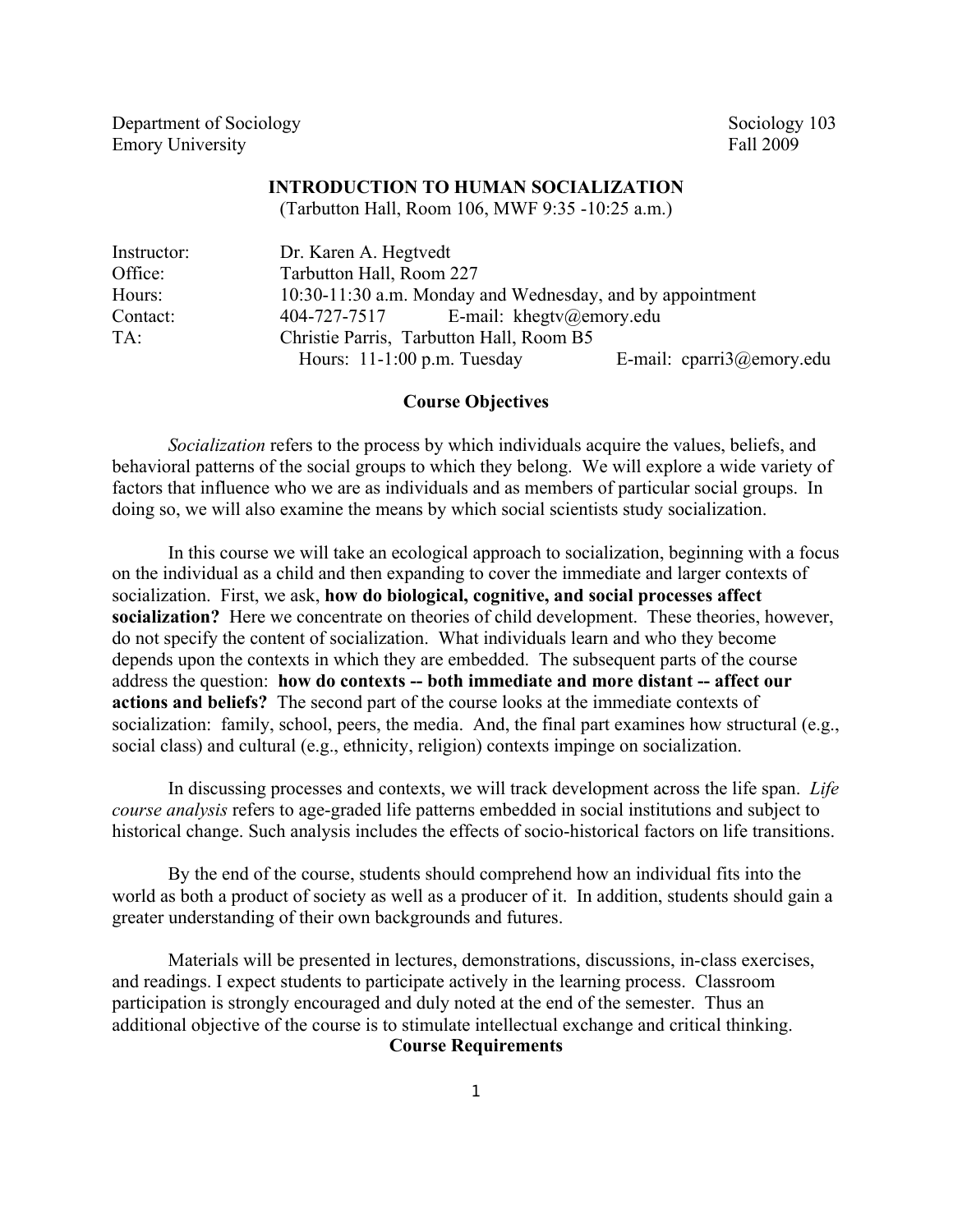1. *Readings***.** The course outline lists required readings. Please complete the reading for a particular day prior to that class session. The following textbook is available at the Emory bookstore.

> Shaffer, David R. 2009. *Social and Personality Development.* Belmont, CA: Wadsworth, Centage. (6<sup>th</sup> edition) (*SPD*)

Other readings are available through ReservesDirect (you need Adobe Acrobat to read the files). Some may be added as the semester progresses. Many of these additional readings are from:

Adler, Patricia A. and Peter Adler. *Sociological Odyssey: Contemporary Readings in Sociology.* Belmont,CA: Wadsworth/Thomson Learning. (*SO*)

The course outline lists readings by the abbreviated book title (*SPD* and *SO*) and relevant chapter or page numbers, or by the full citation. An "\*" indicates that time will be devoted in class to a specific discussion of the article.

2. *Exams.* There will be three exams, each pertaining to one of the major sections of the course. The exams are noncumulative. Each will consist primarily of multiple choice and short answer questions for a total of 40 points (22 percent of your grade). *Tentative* exam dates are:

> Exam 1 -- Friday, 2 October Exam 2 -- Friday, 6 November Exam 3 – Monday, 14 December (4:30-7 p.m.)

**Note: Make-up exams will** *not* **be given**, except under extenuating, uncontrollable circumstances (e.g., professionally diagnosed illness, documented family death, local natural disasters). If you are affected by such circumstances, notify me **prior** to the exam (leave a message on my voice mail if necessary). Failure to notify me results in forfeiting your opportunity for a make-up exam. Make-up exams may be of a different format.

- 3. *Paper***.** One short paper constitutes about 22 percent of your grade (40 points). The essay will require you to apply materials presented for the class to something with which you have a great deal of familiarity: your own life. More details will be given for this assignment. The *tentative* deadline is Friday, 20 November. **Note:** Like the exams, I expect the paper to be turned in **the day it is due** in class. Papers will be penalized 5 points for each day late.
- 4. *Participation*. About 12 percent (or, about 20 points) of your grade depends upon your participation, which includes:
	- *Timely* class attendance. (I will circulate a roll sheet, once I learn students' names. Please let me know if you fall ill.)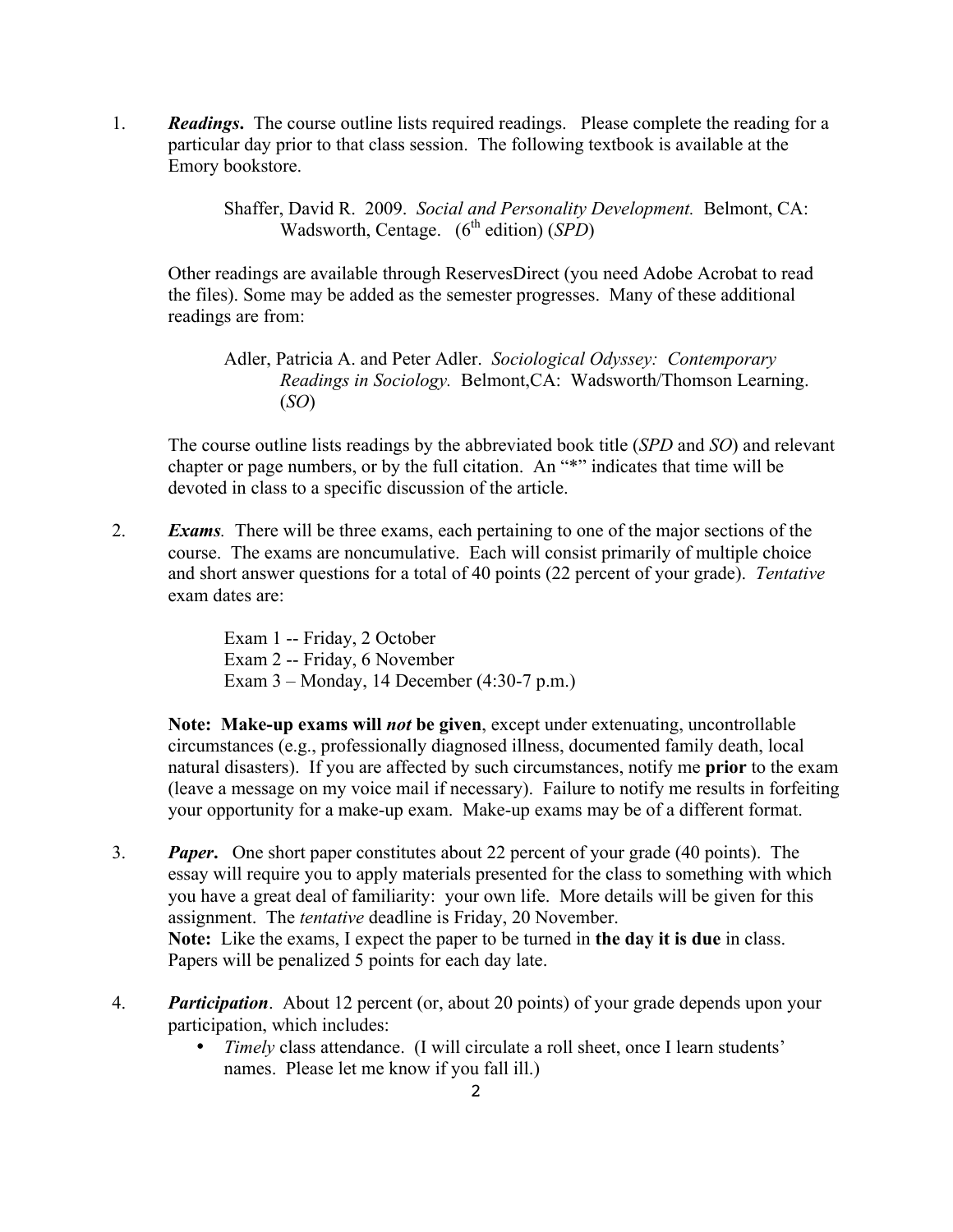- Contributions during class -- asking questions, responding to my questions, making comments, offering critiques.
- Participation in voluntary and mandatory active learning exercises. Voluntary exercises require volunteers for dramatic demonstration of concepts and/or roleplay situations. Mandatory exercises are those in which I expect all students to participate. Such exercises may involve providing information in writing (which we will later analyze) or participating in small or large group discussions of particular readings. There will be 1-2 active learning exercises every two weeks.
- Group presentations on issues of adolescence. (10 points; more details to come)
- Analysis of a difference in socialization processes, norms, or outcomes crossculturally. (5 points; more details to come; assignment to replace class session on Wednesday, November 25)

## **General Information**

- 1. *Classroom norms*. In order to ensure everyone's full, undistracted attention during class, please silence your phones and set-up your computers to take notes (not browse the internet, do email, etc.)
- 2. *Course Blackboard site.* The syllabus, lecture slides, course assignments, exam review sheets, and exam sample questions will be posted to the course Blackboard site. I will occasionally post announcements there as well. You can use Blackboard to send emails to members of the class. (This course will not have a Learnlink site.)
- 3. *Accommodating disabilities.* If you have or acquire any sort of condition that may require special accommodation(s), please inform me as soon as possible so that we may make the appropriate arrangements. Proper documentation from the Office of Disabilities Services will be required. They can be reached at 404-727-1065 or via the web at: http://www.emory.edu/EEO/ODS/
- 4. *Academic conduct.* Students are expected to abide by the policies of Emory College with respect to conduct and academic honesty. Anyone engaging in acts that violate these policies, such as plagiarism or cheating will be referred to the Honors Council. For more information see: http://www.college.emory.edu/current/standards/honor\_code.html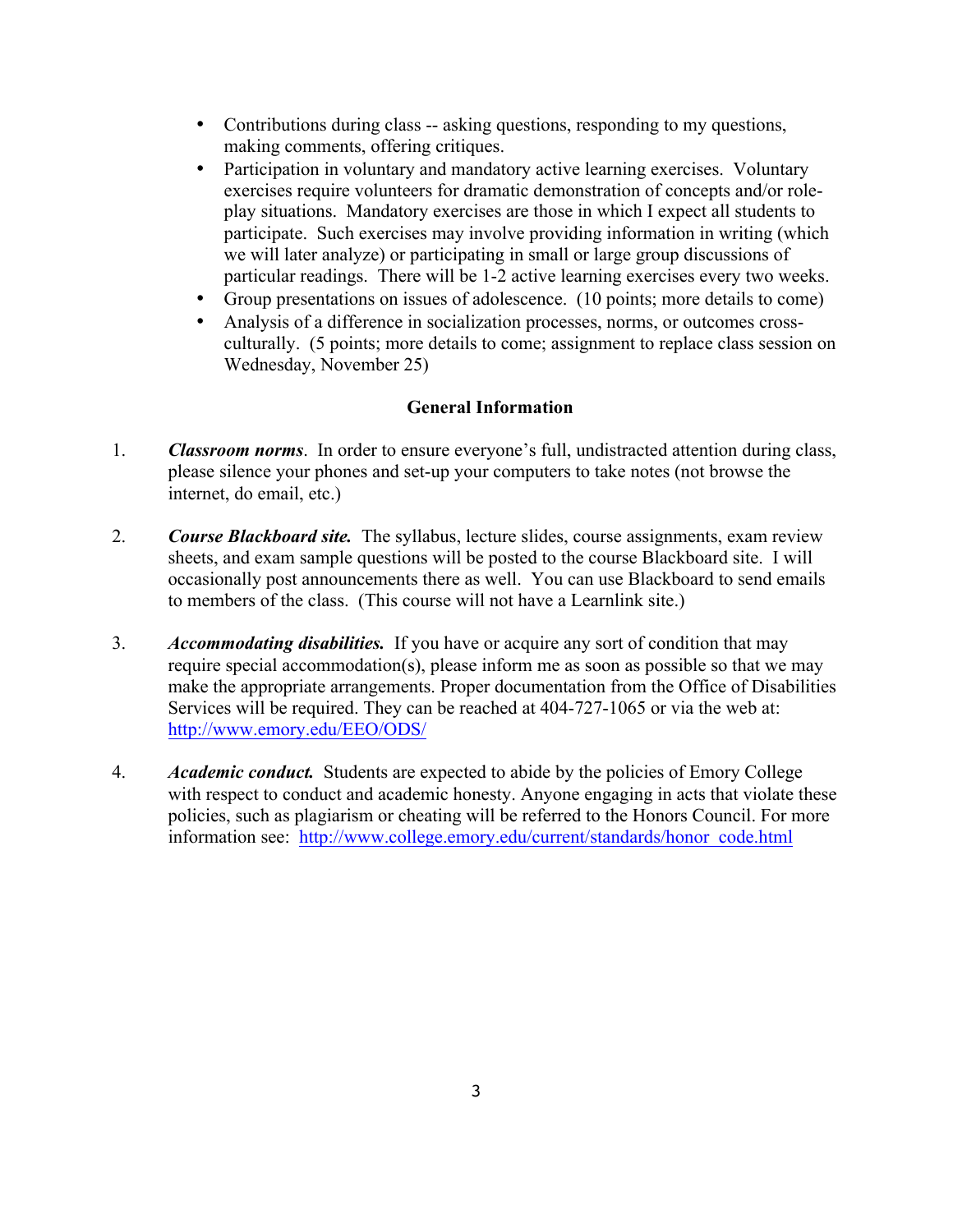# **Course Outline**

| O. | Introduction:   |                                                                                                                                                                                                                                                                      | $(28 \text{ Aug.})$  |  |  |
|----|-----------------|----------------------------------------------------------------------------------------------------------------------------------------------------------------------------------------------------------------------------------------------------------------------|----------------------|--|--|
|    | A.              | What is socialization? What are life course studies?                                                                                                                                                                                                                 | $(31 \text{ Aug.})$  |  |  |
|    |                 | SPD -- Chapter 1, Chapter 3 (pp. 86-90)                                                                                                                                                                                                                              |                      |  |  |
|    | <b>B.</b>       | How do we study socialization and the life course?                                                                                                                                                                                                                   | $(2, 4$ Sept.)       |  |  |
|    |                 | Adler, Emily Stier and Paula J. Foster. 2001. Anatomy of an experiment: Values<br>through literature. SO. pp. 33-41.<br>Laumann, Edward O. et al. 2001. Survey of sexual behavior in America. SO.<br>pp. 42-50.                                                      |                      |  |  |
|    |                 | Adler, Patricia A. 2001. Researching dealers and smugglers. SO. pp. 51-65.                                                                                                                                                                                           |                      |  |  |
| I. |                 | Socialization Processes: By what means do children learn to participate in society?                                                                                                                                                                                  |                      |  |  |
|    | A.              | Biology: How does <b>biology</b> contribute to socialization?                                                                                                                                                                                                        | $(9$ Sept.)          |  |  |
|    |                 | <i>SPD</i> -- Chapter 3 (pp. 68-85)                                                                                                                                                                                                                                  |                      |  |  |
|    | <b>B.</b>       | Psychoanalysis: How does Freud explain the learning of social values?                                                                                                                                                                                                |                      |  |  |
|    |                 | <i>SPD</i> -- Chapter 2 (pp. 38-43)                                                                                                                                                                                                                                  | $(11$ Sept.)         |  |  |
|    | $\mathcal{C}$ . | Cognitive Development: How do children develop knowledge structures?"                                                                                                                                                                                                | $(14, 16, 18$ Sept.) |  |  |
|    |                 | SPD -- Chapter 2 (pp. 51-64), Chapter 3 (pp. 90-96), Chapter 10 (pp.341-366)                                                                                                                                                                                         |                      |  |  |
|    | D.              | Behaviorism and Social Cognitive (Learning) Theory:<br>What roles do reinforcement/punishment and modeling play<br>in learning behaviors?                                                                                                                            | $(21, 23$ Sept.)     |  |  |
|    |                 | <i>SPD</i> -- Chapter 2 (pp. 44-50)<br>(for a more complete review, see $SPD$ , $3rd$ edition, Chapter 3 -- online)                                                                                                                                                  |                      |  |  |
|    | Ε.              | Symbolic Interaction: How do children develop a sense of self?                                                                                                                                                                                                       | $(25, 28$ Sept.)     |  |  |
|    |                 | Hewitt, John P. 2000. Self and Society (The self and its social setting – pp. 79-<br>130). Boston: Pearson.<br>*Karp, David, et al. 2001. Leaving home for college: Expectations for selective<br>reconstruction of self. SO. pp. 112-122.<br>* Discussion, 28 Sept. |                      |  |  |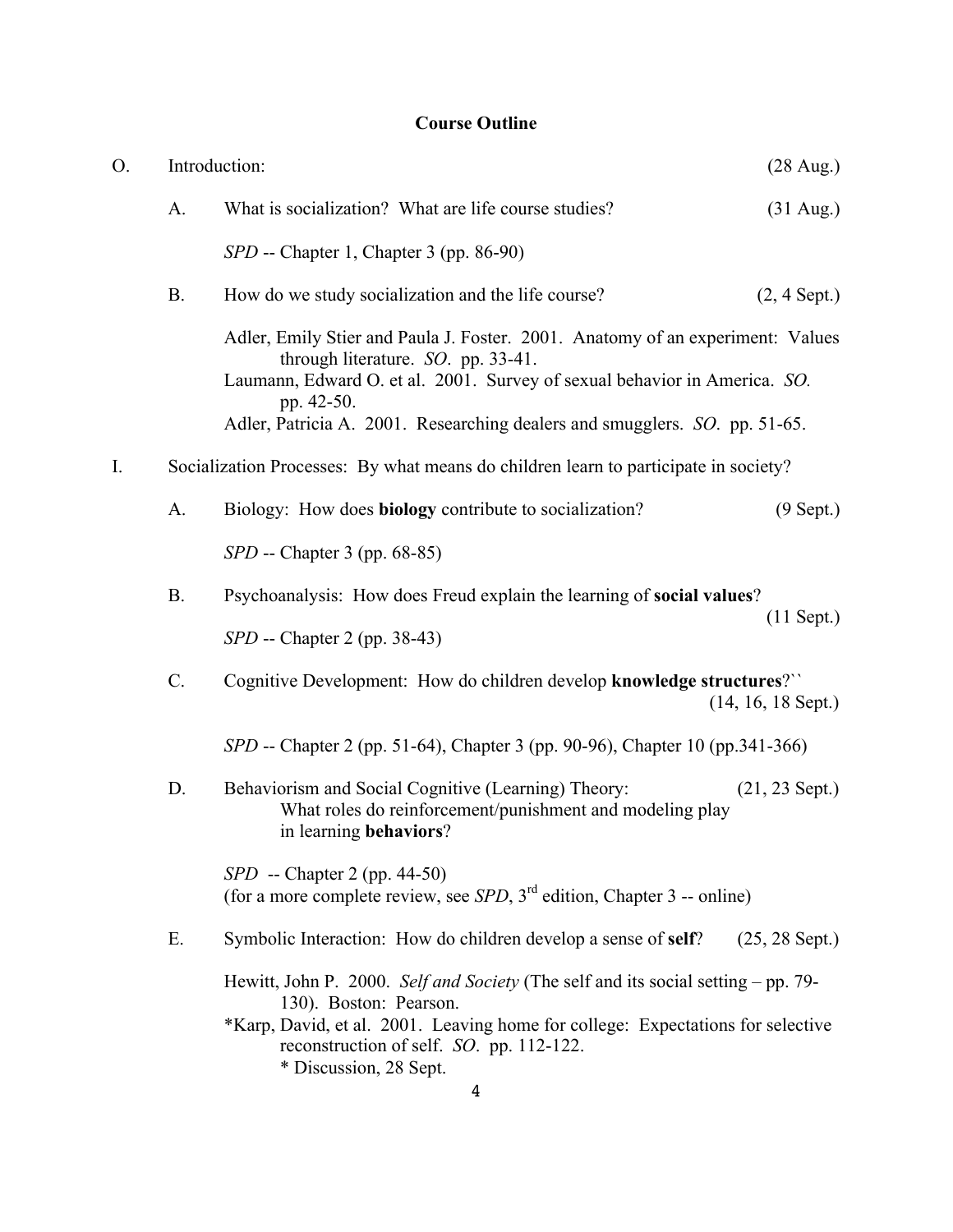|    | <b>Review</b><br><b>EXAM1</b> |                                                                                                                                                                                                                                   | $(30$ Sept.)<br>$(2 \text{ Oct.})$ |
|----|-------------------------------|-----------------------------------------------------------------------------------------------------------------------------------------------------------------------------------------------------------------------------------|------------------------------------|
| П. |                               | Immediate Contexts of Socialization and Life Transitions: How do contexts of daily life<br>affect the content of what children learn?                                                                                             |                                    |
|    | A.                            | Historical Contexts: How has socialization content changed?                                                                                                                                                                       | $(5 \text{ Oct.})$                 |
|    |                               | Handel, Gerald, Spencer Cahill, and Frederick Elkin. 2007. Children and Society.<br>(Cultural and historical constructions of childhood – pp. 65-76 only). Los<br>Angeles: Rosbury Publishing.                                    |                                    |
|    | <b>B.</b>                     | Family Contexts: Family Structure and Interaction<br>How does family composition affect socialization?<br>How do parenting styles influence children's behaviors?                                                                 | $(7, 9$ Oct.)                      |
|    |                               | SPD -- Chapter 11 (pp. 370-386, 392-401)                                                                                                                                                                                          |                                    |
|    |                               | (12 October)<br><b>FALL BREAK</b>                                                                                                                                                                                                 |                                    |
|    | $C$ .                         | Family Contexts: How do siblings affect who we become?                                                                                                                                                                            | $(14$ Oct.)                        |
|    |                               | SPD<br>Chapter 11 (pp. 388-392)<br>Cicirelli, Victor G. 1995. Siblings Relationships Across the Life Span (Siblings<br>in childhood and adolescence; Siblings in adulthood and old age -- pp. 41-<br>67). New York: Plenum Press. |                                    |
|    | D.                            | Family Contexts: What are the consequences of divorce?                                                                                                                                                                            | $(16$ Oct.)                        |
|    |                               | Arendell, Terry. 1995. Downward mobility. Pp. 330-344 in Diversity and<br>Change in Families, edited by M. R. Rank and E. L. Kain. Englewood<br>Cliffs, NJ: Prentice Hall.                                                        |                                    |
|    | Е.                            | Family Contexts: What are the implications of family life<br>for behavior in school?                                                                                                                                              | $(18 \text{ Oct.})$                |
|    |                               | *MacLeod, Jay. 1995. $A$ in=t No Makin= It. (Chapter 4: The influence of the                                                                                                                                                      |                                    |
|    | F.                            | family). Boulder, CO: Westview Press.<br>Extrafamilial Contexts: Child Care and School<br>What are the consequences of child care for children?                                                                                   | $(21 \text{ Oct.})$                |
|    |                               | SPD -- Chapter 5 (pp. 161-166)                                                                                                                                                                                                    |                                    |

5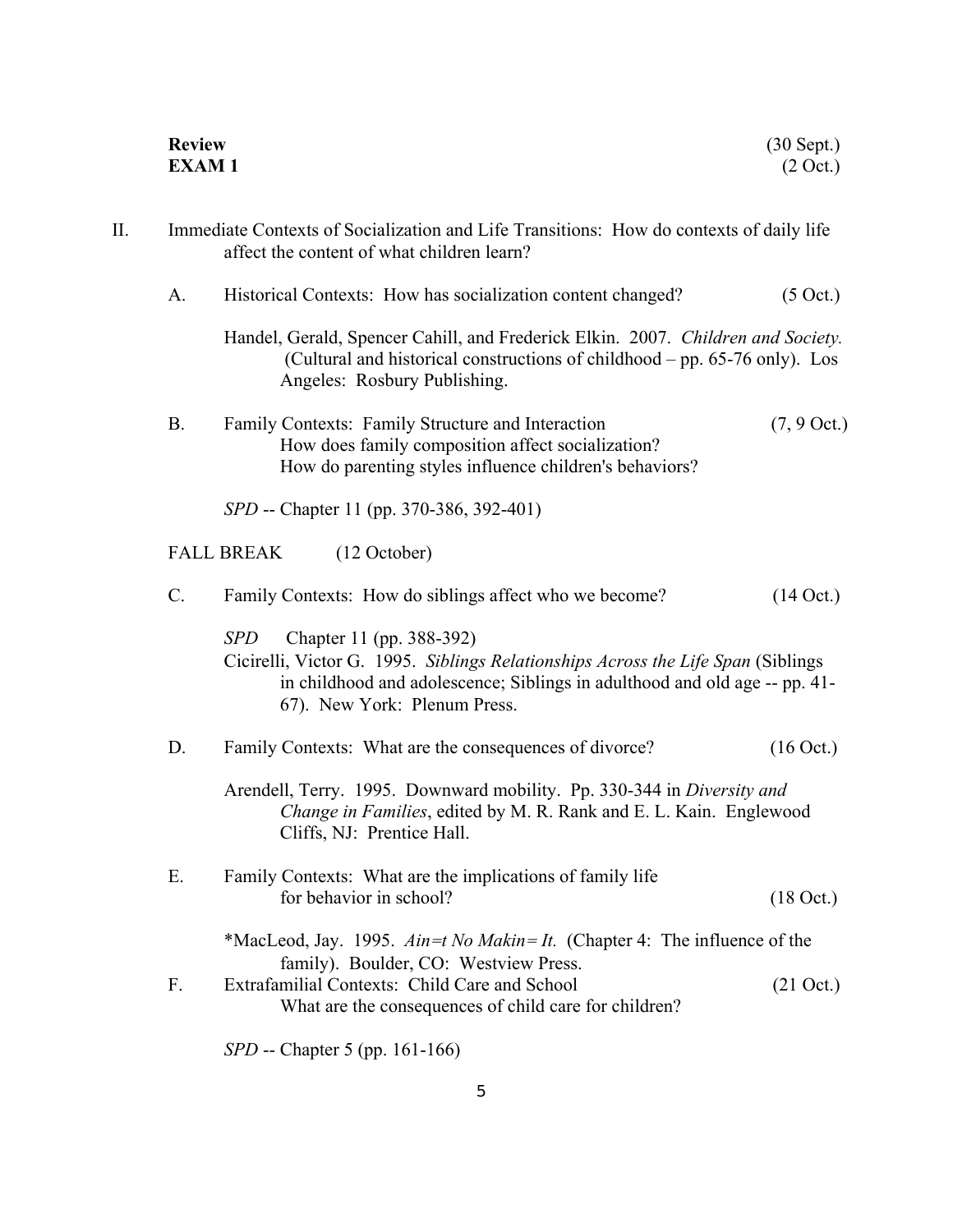|    | G.                           | Extrafamilial Contexts: School and Social Groups<br>What roles does school play in socialization?                                                                                                                                                                                                                                                      |                                 |  |
|----|------------------------------|--------------------------------------------------------------------------------------------------------------------------------------------------------------------------------------------------------------------------------------------------------------------------------------------------------------------------------------------------------|---------------------------------|--|
|    |                              | SPD -- Chapter 12 (pp. 433-449), Chapter 13<br>Kozol, Jonathan. 2001. Savage inequalities. SO. pp. 325-331.<br>*Adler, Patricia A. and Peter Adler. 2001. Inclusion and exclusion pre-<br>adolescent cliques. SO. pp. 151-164.                                                                                                                         |                                 |  |
|    | F.                           | Extrafamilial Contexts: The Media                                                                                                                                                                                                                                                                                                                      | $(26 \text{ Oct.})$             |  |
|    |                              | SPD -- Chapter 12 (pp. 414-432)<br>*Milkie, Melissa. 2001. The impact of pervasive beauty images on Black and<br>self concepts. $SO.$ Pp. 123-131.<br>White girls                                                                                                                                                                                      |                                 |  |
|    | G.                           | Converging Extrafamilial Contexts: Images of Adolescence<br>What do individuals experience in the transition into and<br>from adolescence?                                                                                                                                                                                                             | $(28 \text{ Oct.})$             |  |
|    |                              | Giordano, Peggy C., Stephen A. Cernkovich, and Alfred DeMaris. 1993. The<br>family and peer relations of Black adolescents. Journal of Marriage and<br><i>the Family 55: 277-287.</i>                                                                                                                                                                  |                                 |  |
|    | H.                           | Converging Extrafamilial Contexts: Issues of Adolescence                                                                                                                                                                                                                                                                                               | $(30 \text{ Oct.})$<br>(2 Nov.) |  |
|    |                              | $SPD$ – Chapter 8 (pp. 275-281)<br>Group presentations on issues (e.g., parents vs. peers, sex, alcohol/drug use,<br>delinquency). See Marriage and Family Review, v. 36, issue 3-4, 2004 for ideas.                                                                                                                                                   |                                 |  |
|    | <b>Review</b><br><b>EXAM</b> |                                                                                                                                                                                                                                                                                                                                                        | $(4$ Nov.)<br>(6 Nov.)          |  |
| Ш. |                              | Distant Contexts of Socialization and Life Transitions: How does the structure and<br><i>culture</i> of society affect what children learn?                                                                                                                                                                                                            |                                 |  |
|    | A.                           | Society and Adulthood: Family Roles<br>How do societal expectations affect adult family roles?                                                                                                                                                                                                                                                         | (9 Nov.)                        |  |
|    |                              | Risman, Barbara. 2001. Playing fair. SO. Pp. 286-291.<br>Belsky, Jay and John Kelly. 1995. The his and hers transition. Pp. 278-294 in<br>Diversity and Change in Families, edited by M. R. Rank and E. L. Kain.<br>Englewood Cliffs, NJ: Prentice Hall. (Excerpt from: Belsky, Jay and<br>John Kelly, The Transition to Parenthood. Delacourt Press.) |                                 |  |
|    | Β.                           | Society and Adulthood: Work Roles                                                                                                                                                                                                                                                                                                                      | (11 Nov.)                       |  |

 $\overline{6}$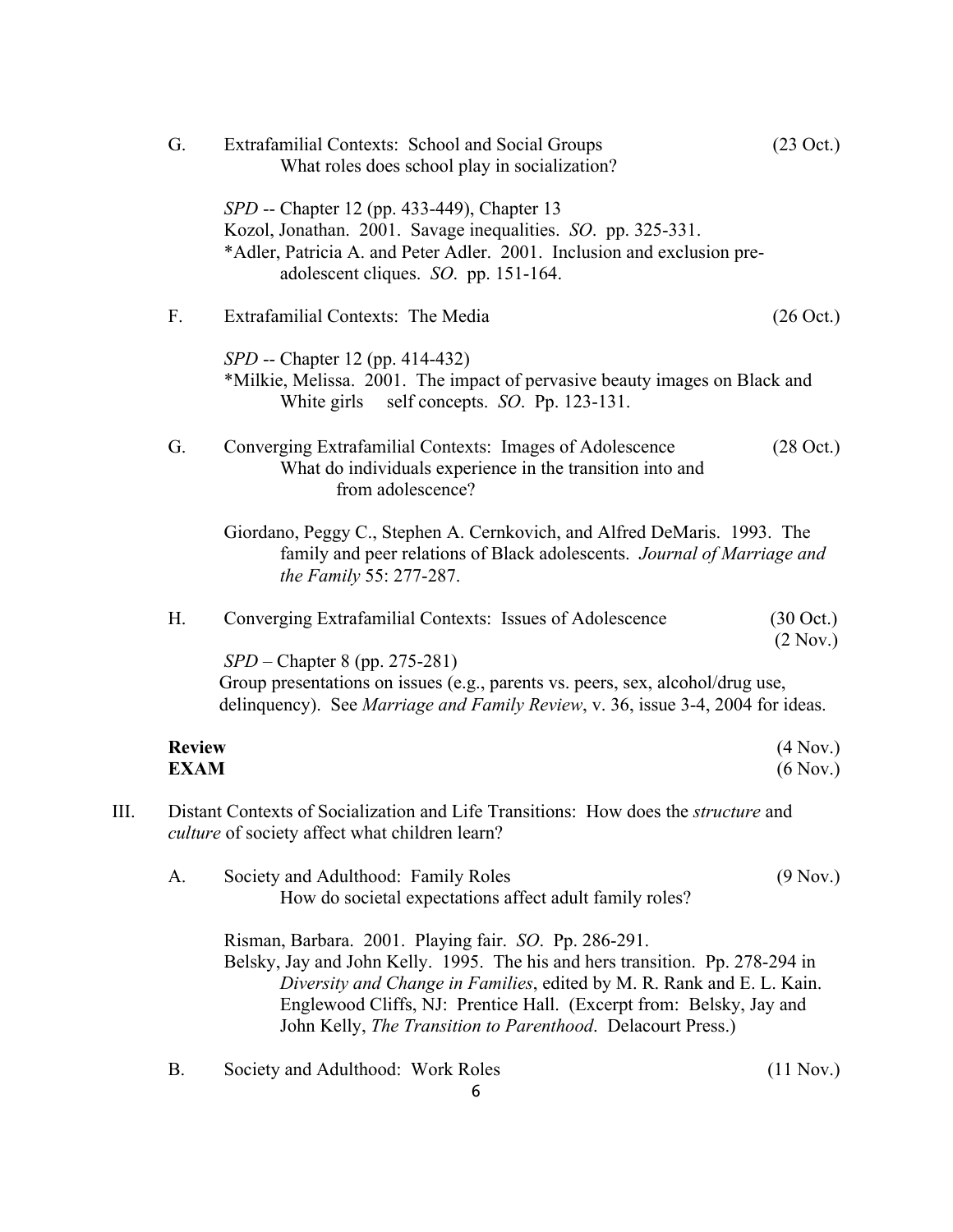7 What factors affect the development of work role identities? Reskin, Barbara and Irene Padavic. 2001. Sex differences in moving up and taking charge. *SO*. pp. 265-272. \*Scales, Coco Henson. 2007. My hostess diaries: My year at a hot spot. Pp. 362-373 in *The New Kings of Nonfiction,* edited by Ira Glass. New York: Riverhead Books. C. Social Structure: Social Class (13 Nov.) What explains the effects of social class on children? *SPD*, Chapter 11 (pp. 381-385) Elkin, Frederick and Gerald Handel. 1989. *The Child and Society*. (Socialization and subcultural patterns -- pp. 85-101). New York: Random House. D. Social Structure: Social Class How do children live in families of different classes? (16 Nov.) Lareau, Annette. 2002. Invisible inequality: Social class and childrearing in Black and White families. *American Sociological Review* 67:747-76. Rank, Mark. 2001. Welfare recipients living on the edge. *SO*. pp. 207-215. E. Culture: Sub-Cultural Contexts (18 Nov.) How does the context affect socialization in minority or ethnic groups? Handel, Gerald, Spencer Cahill, and Frederick Elkin. 2007. *Children and Society.* (Ethnic groups, minorities, and neighborhood communities – pp. 265-286). Los Angeles: Rosbury Publishing. Harrison, Algea O., Melvin N. Wilson, Charles J. Pine, Samuel Q. Chan, and Raymond Buriel. 1990. Family ecologies of ethnic minority children. *Child Development* 61:347-362. Anderson, Elijah. 2001. The code of the street. 2001. *SO*. pp. 80-91. F. Culture: Sub-Cultural Contexts How do children develop racial identities? (19 Nov.) Grant, Linda. 1994. Helpers, enforcers, and go-betweens: Black females in elementary school classrooms. Pp. 43-63 in *Women of Color in U.S. Society*, edited by M.B. Zinn. Philadelphia: Temple University Press. \*Lewis, Amanda. 2010. Constructing and negotiating racial identity in school. Pp. 266-280 in *Childhood in American Society: A Reader*, edited by Karen Sternheimer. Boston: Pearson Education. E. Culture: Cross-Cultural Contexts (23, 25 Nov.) How and why do nation states vary in their socialization